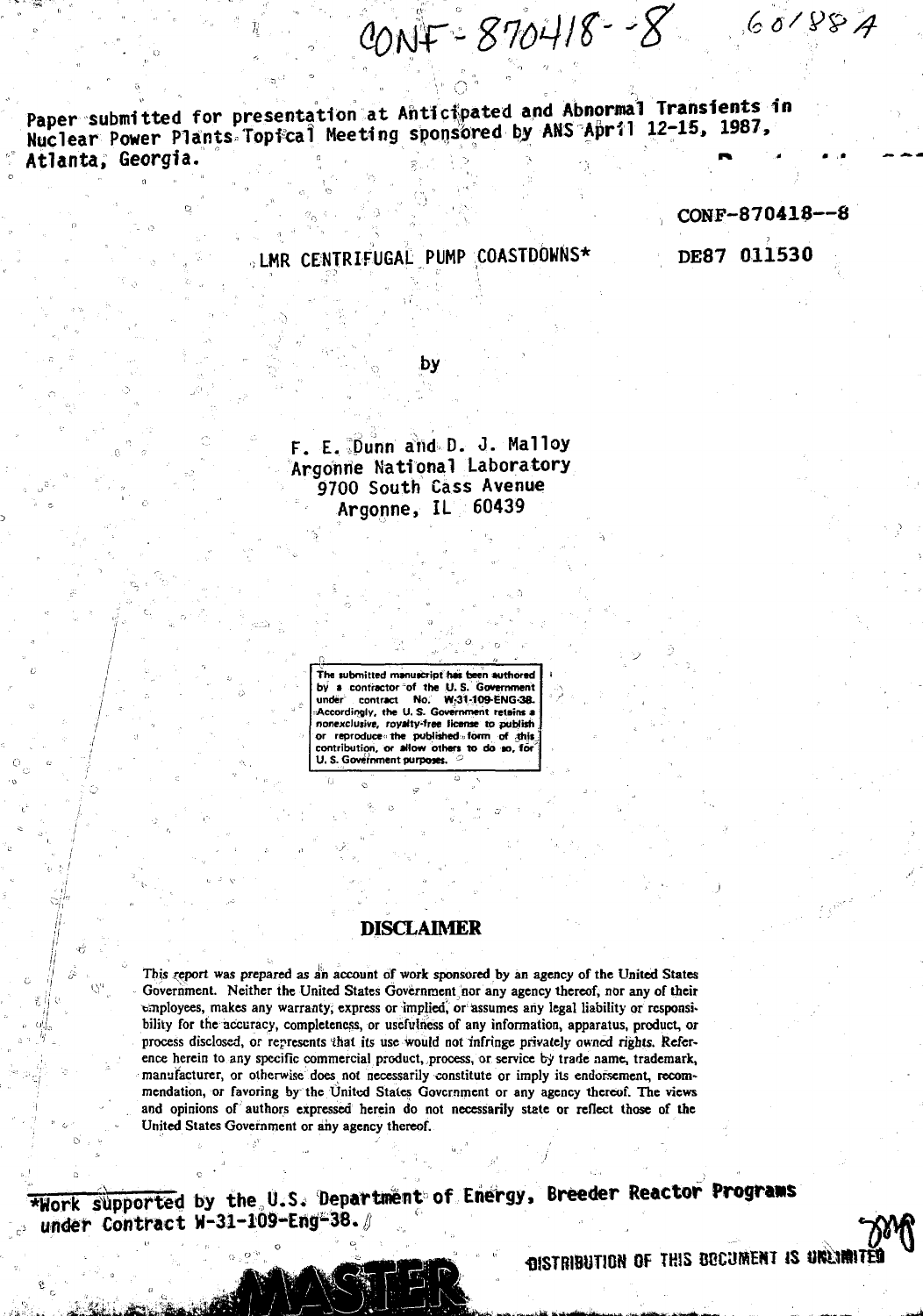# LMR CENTRIFUGAL PUMP COASTDOWNS

# F. E. Dunn and D. J. Malloy, Argonne National Laboratory 9700 South Cass Avenue  $\langle$  Argonne, Il.  $60439\%$  "  $\mathbb{R}$  312/972-4692  $\mathbb{R}$

# I. 'INTRODUCTION \ •<

1 1

Pump behavior during the coast-down resulting from loss of power events and the time at o which the rotor lock's are important factors in determining the transition from forced to natural circulation in liquid metal reactors  $\circ$   $\cdot$  (LMRs). This behavior is especially important when designing the current generation of inher-<br>ently safe reactors : which will be designed to achieve safe shutdown during unprotected\ LOF transients without active systems such as pony<br>motors. Until prototype pumps for a new plant motors. Until prototype pumps for a new plant are built and tested, it is necessary to extrapolate pump behavior from representative, existing pumps.  $\begin{array}{ccc} \hbox{``$$\mathscr{C}$''} \end{array}$  , , , , , , , , ,

 $4$  centrifugal pump model which describes the interrelationships of the pump discharge  $\epsilon$  (flowrate, pump speed, shaft torque and dynamic V head has been implemented based upon= existing models. Specifically, the pump model is based \upon the dimensionless-homologous pump theory of<br>\Hy\le and Streeter \*\* \Given data from a repre**h** sehtattve pump, homologous theory allows one to predict the transient characteristics of simibredict the transient characteristics of simi-<br>larily "sized pumps.: j. This pump model further draws upon a later development by Marchal,<br>Flesch and Suter<sup>b</sup> which considerably simplifies  $\epsilon$  the homologous treatment.

.. v This\homologous pump model has been implemented into both the one-dimensional SASSYS-1<br>systems analysis code and the three-dimensional C0W1IX-1A code.' - Comparisons have been made both against other pump models (CRBR) and actual pump) coastdown data) (EBR-II and FFTF). Agreement with this homologous pump model has  $b$  been excellent. Addftfonally, these comparisons indicate the validity of applying the medium size; pump data of Wylie and Streeter to a range of typical LMR centrifugal pumps.

**II. SUMMARY OF THE PUMP MODEL '**

A brief review of the moreafamiliar form of homologous pump theory is presented below. Dimensionless-homo|logous pump theory and data has been developed for many years. The original,

pump test data of Hollander is presented by | Knapp in 1937 (Ref. 8) and subsequently utilized<br>| by | Stepanoff | and Donsky<sup>10</sup> (among others) in 1956 and 1961 respectively. This short summary is provided for completeness; the reader is .1 referred to references 3-5 and 8-10 for detailed **derivations and data. /**

In the form presented by Wylie and Streeter in 1967 (Refi 3), dimensionless-homologous  $\parallel$  turbomachinery  $\parallel$  theory provided  $/a$  , functional 'means'^, with which to predicj; the transient characteristics of a pump. The theory is based upon i the fact that the head and torque curves for |different pumps (i.e., head vs. discharge flow-<br>|rate or head vs. speed), have similar shapes given that the pumps are geometrically and dynamically similar. This similarity condition is satisfied when the specific speeds of the j; pumps of °Interest are 0equal or close to one ; another. The specific speed of a pump is defined as:

N s  $\frac{100}{10.75}$ ,  $\frac{100}{10}$ ,  $\frac{100}{10}$ ,  $\frac{100}{10}$ 

**'{•'=,**

bpm, \_ gpm/(m<sup>3</sup>/s),

 $\sim$ with

O

1

## and H =feeW(«if for English, i.e . **gpm/** (metric) units. |

The specific speed provides a similarity condition for comparing pump performance, just as the Reynolds number does when, e.g. , one is considering comparable pipe flow problems. Homologous<br>pump data is available from Wylie and Streeter for three representative pumps:  $N_S = 1800$ ,  $7600$ , and  $13500$  in gpm units. Eine FFTF pump  $7600$ , and  $13500$  in gpm units. has a specific speed of approximately 1400, EBR- $II$  has  $a$  value of  $\sim 1600$  and CRBR's pump has a value of approximately 2100; thus the data at N. = 1800 appears to be applicable to current LNR pump designs.]

In the dimensionless homologous pump theory<br>of Mylie and Streeter<sup>3,4</sup>, as modified by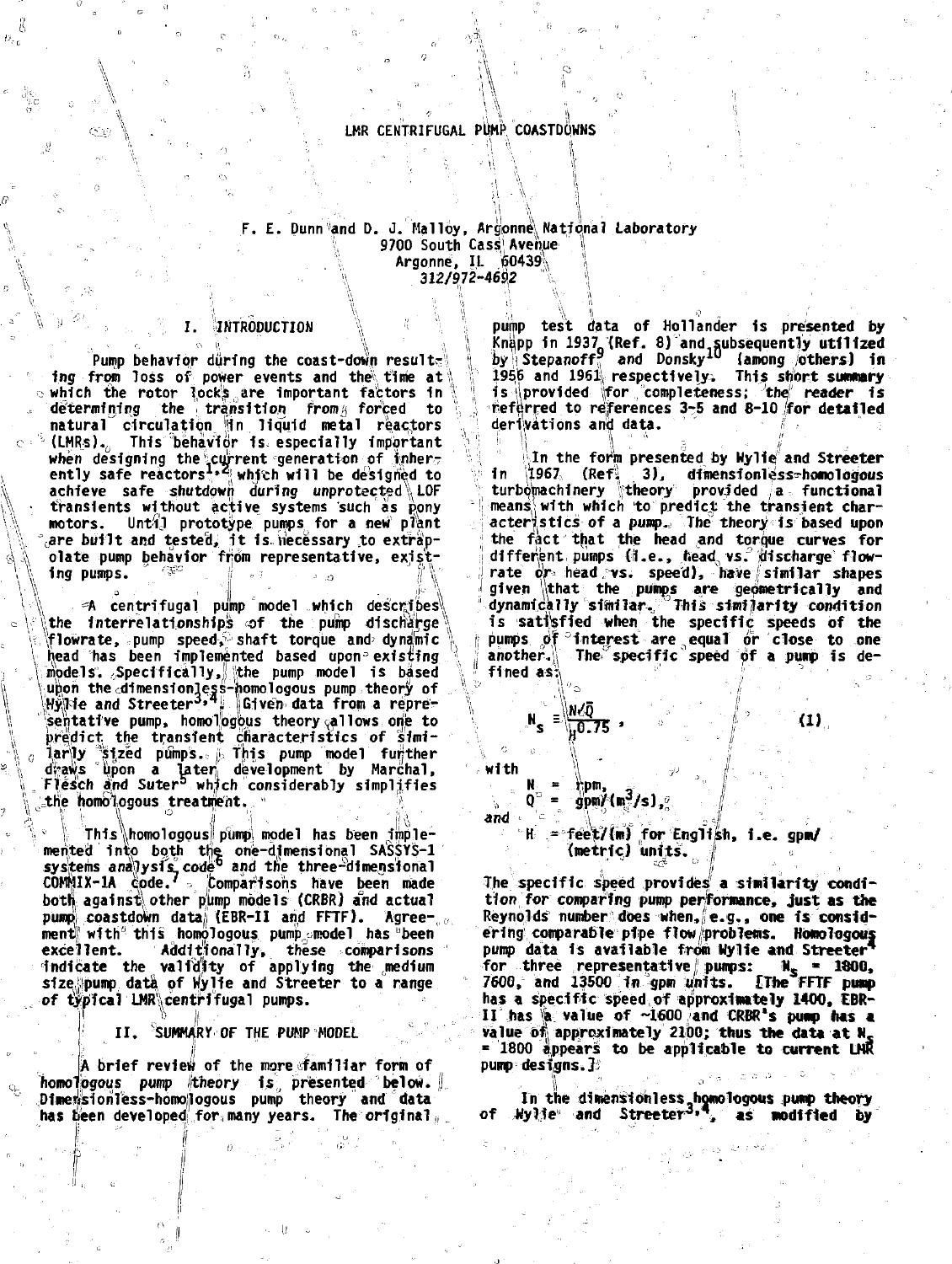**Marchal, Flesch, and SuterV the dimensfoniess (I.e . divided by their rated values) head (fi) and hydraulic torque (?) are evaluated as**

**(2)**

**(3)**

**(4)**

**(5)**

$$
\mathbf{H} = (\mathbf{R}^2 + \mathbf{Q}^2) \mathbf{W}_h(\mathbf{x})
$$

**and**

 $T = (\bar{N}^2 + \bar{Q}^2)W_T(x)$ ,

**where**

 $\bar{x}$  =  $\bar{r}$  + arctan ( $\bar{Q}/\bar{N}$ ),

**N Is the dimensionless speed (relative to the rated value), and 01s the relative volumetric flow rate.** The functions  $W_h(x)$  and  $W_T(x)$  are **the homologous head, and torque data as given by Wylie and Streeter , I.e. the Ns = 1800 data. For use In . the, SASSYS-1 code, the homologous pump data values twere fi t using three-range sixth order polynomial fits , as Indicated in Table I. Mote that the middle ranije (j=2) corresponds to the region of normal Interest with R > 0 and 5 > 0. This correlation agrees with the Wylie and Streeter curves to within .02 for Wn and within .04 for Wy. Single range representations have been,., used 1no C0MMIX-1A, which required the application, of 8th order polynominal fits . Figures 1 and 2 illustrate** the functions  $W_h(x)$ <sup>3</sup> and  $W_T(x)$  over all four **quadrants of pump operation as well as each of the above polynomial fits . ~**

**is The equation used for rotor speed, N(rpm),**

 $\frac{2\pi}{60} I_{\text{p}} \frac{\partial N}{\partial t} = T_{\text{m}} - T_{\text{R}} \bar{T} - T_{\text{R}} \bar{T}_{\text{g}}$ 

where I<sub>D</sub> is pump moment of inertia, T<sub>M</sub> is the **motor, torque, TR is the rated hydraulic torque, and T, is the normalized loss torque which represents the bearing friction, viscous losses, fluid/rotor interaction and windage, normalized to Tr. At normal operating speeds the loss torque is small compared with 'the hydraulic torque; but at low speeds the loss torque dominates. Thus, the loss torque largely determines the shape of the flow coastdown tail and the time of rotor lock-up. Based on measurements on the CRBR prototype pumps, Severson<sup>11</sup> created a**  $\frac{1}{2}$  correlation for  $\mathsf{T}_k$  of the form:

| $.01 - 73.13$ $\bar{N}^2$                                           | if $.01 > \bar{N}$ , (6)     |
|---------------------------------------------------------------------|------------------------------|
| $\bar{T}_e$ = .00268 + .07 $\tilde{N}^2$                            | if .268 $> \tilde{N}$ > .01, |
| .00383 + .01071 $\bar{N}$ + .01406 $\bar{N}^2$ if $\bar{N}$ > .268. |                              |

**For expediency, the above functional dependency will be applied to each of three pumps in this work.**

#### **III. MODEL APPLICATIONS ,**

III.A. Applicationality of Data for 
$$
N_s = 1800
$$
 (gpm)

**The Wylie and, Streeter head and torque data<sup>4</sup> are,.given for pump specific speeds of N, = 1800, 7600, and 13EO0 (gpin units). The data of Ns « '1800 was chosen as being representative of typical medium sized LMR pumps. The applicability of these data: is briefly discussed here.**

**Table I. Coefficients for Fits to Wylie and Streeter Pump Head and Torque Curves**

$$
W_h(x) = \sum_{i=0}^{6} a_{hj1} x^i
$$
  
 
$$
y = \sum_{i=0}^{6} a_{hj1} x^i
$$
  
 
$$
y = \sum_{i=0}^{6} a_{hj1} x^i
$$
  
 
$$
y = \sum_{i=0}^{6} a_{hj1} x^i
$$

|  | ी. अ <sub>स</sub> ्थान स्थान हो अस्ति स्थान को स्थान को स्थान को स्थान को स्थान को स्थान को स्थान को स्थान को स्थान को स्थान |  |  |
|--|------------------------------------------------------------------------------------------------------------------------------|--|--|
|  | $0.63380980 - .68436766 431.96699 -1154.9471 -6171.9821 -379.8^{9}0$                                                         |  |  |
|  | 1 .46015764 2.7759909 -576.61438 1858.4915 -4958.9692 726.14914                                                              |  |  |
|  | 2 -2.4004049 -5.3988010 301.00029 -1237.6683 1406.3329 -496.2509                                                             |  |  |
|  | $3\quad 3.17937240 \qquad 6.8541205 \qquad -75.465856 \qquad 436.01653 \qquad -126.17344 \qquad 167.64136$                   |  |  |
|  | 4 -1.7730449 -4.0757860 8.6754986 -85.573772 -13.217121 -30.366923                                                           |  |  |
|  | 5 .46235776     1.0813311   -.26062352          8.8627717     3.2450530     2.8311896                                        |  |  |
|  | $6 - .04624640 - .10475812 - .01596287 - .37830487 - .16925040 - .10681625$                                                  |  |  |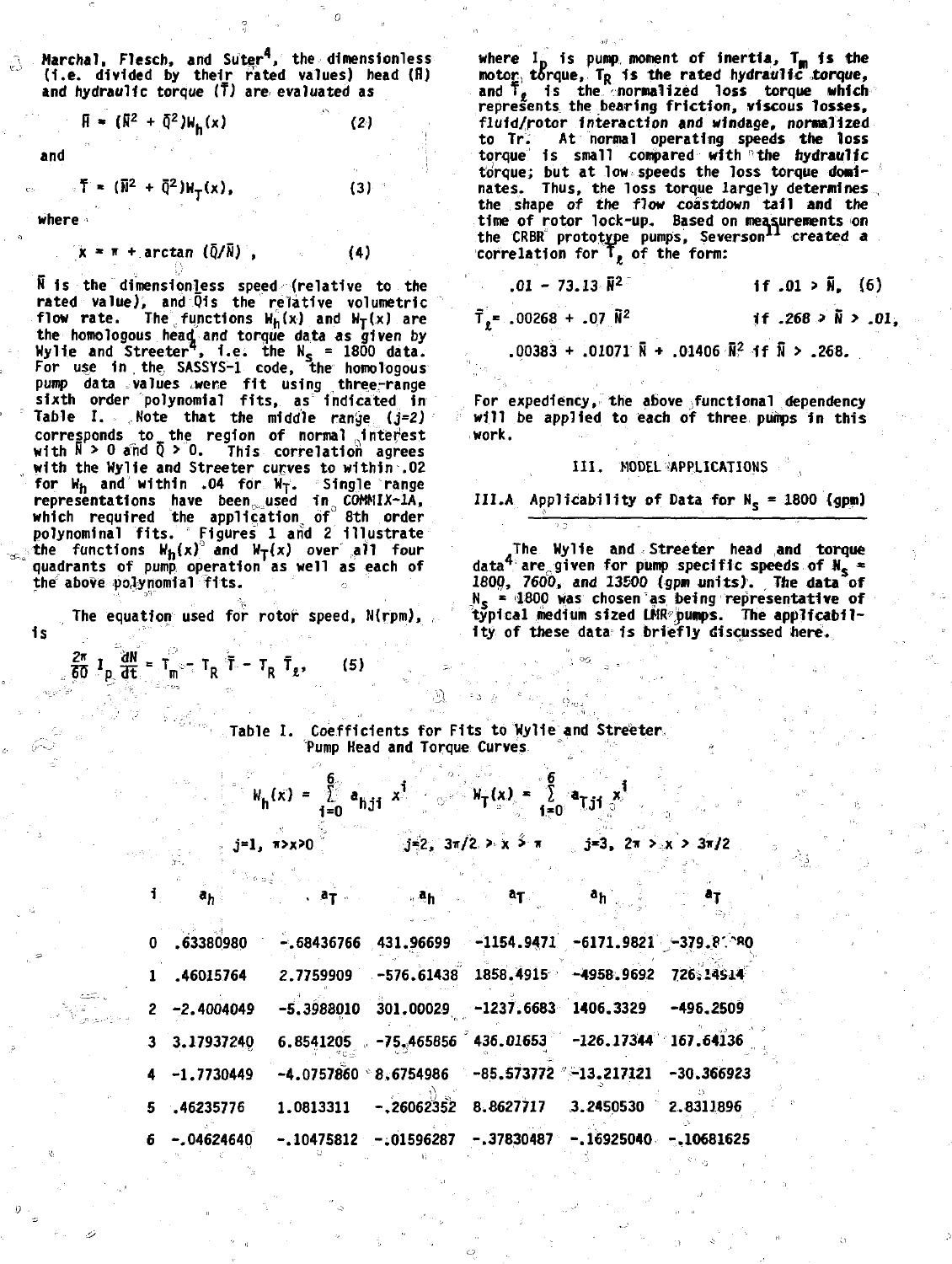





Fig. 2. Hydraulic Torque, Data and Fits

The Wylie and Streeter data span a range of ANS = 12,000 with the data sets separated by<br>  $\Delta N_S = 12,000$  with the data sets separated by<br>  $\Delta N_S = 6000$ . By inference, a change in the pump<br>
specific speed of several thousand is deemed substantial and will lead to changes in the characteristic pump response. Conversely, a change of only several hundred in N<sub>5</sub> is deemed<br>to be minor: substantive changes to the pump's characteristic response will probably not occur.<br>This point is also made by Donsky<sup>10</sup> and is<br>implicit to the data reported by Stepanoff.<sup>9</sup> To illustrate this subjective argument, the specific speeds of several LMR pumps are given below in Table II.

As can be seen, specific speed variations of several hundred are evident among the pumps. In fact, the FFTF pump listing illustrates how relatively small changes to the rated parameters can alter N<sub>s</sub> by approximately 150. Given this,<br>one can easily justify the use of the homologous data at  $N_s = 1800$  gpm for pumps in the range of,<br>e.g.,  $N_s = 1400 \div 2200$ . Verification of this subjective decision is seen in the following section which compare the homologous pump model results utilizing  $N_s = 1800$  gpm data with both<br>the EBR- II ( $N_s = 1600$ ) and FFTF ( $N_s = 1200$ ) pump coastdowns.

### III.B Comparison with Other Calculations

The application of the homologous pump theory is relatively straightforward, as is the pump equation of motion. This basic methodology and pump data have been utilized previously with<br>good success.<sup>12</sup> An initial benchmark of this homologous pump model was to duplicate the<br>results from the homologous pump model calculation of Ref. 12. This was done and essentially verified that the homologous methodology was<br>correctly installed in the current model. As a further step toward model verification, the CRBR primary pump coastdown was computed and compared with the calculations resulting from the Westinghouse pump model.

III.B.1 Comparison with the Westinghouse Pump Model Calculation of the CRBR Coastdown

The Westinghouse pump model solves the pump equation of motion in a manner essentially identical to the current homologous pump model. The head and torque data, however, were developed directly from prototypic test results rather than utilizing representative pump data.  $-11$ though the Westinghouse data is represented in a similar functional fashion as the Wylie and<br>Streeter data fits (e.g.  $H = f(0/N)$ ,  $T = f(0/N)$ ), the Westinghouse correlations are specific to the CRBR primary pump. A comparison of the CRBR pump coastdowns resulting from both the current homologous model and the Westinghouse model will therefore serve to quantify the impact of the head and torque differences between the two models. In addition the comparison will serve to demonstrate the applicability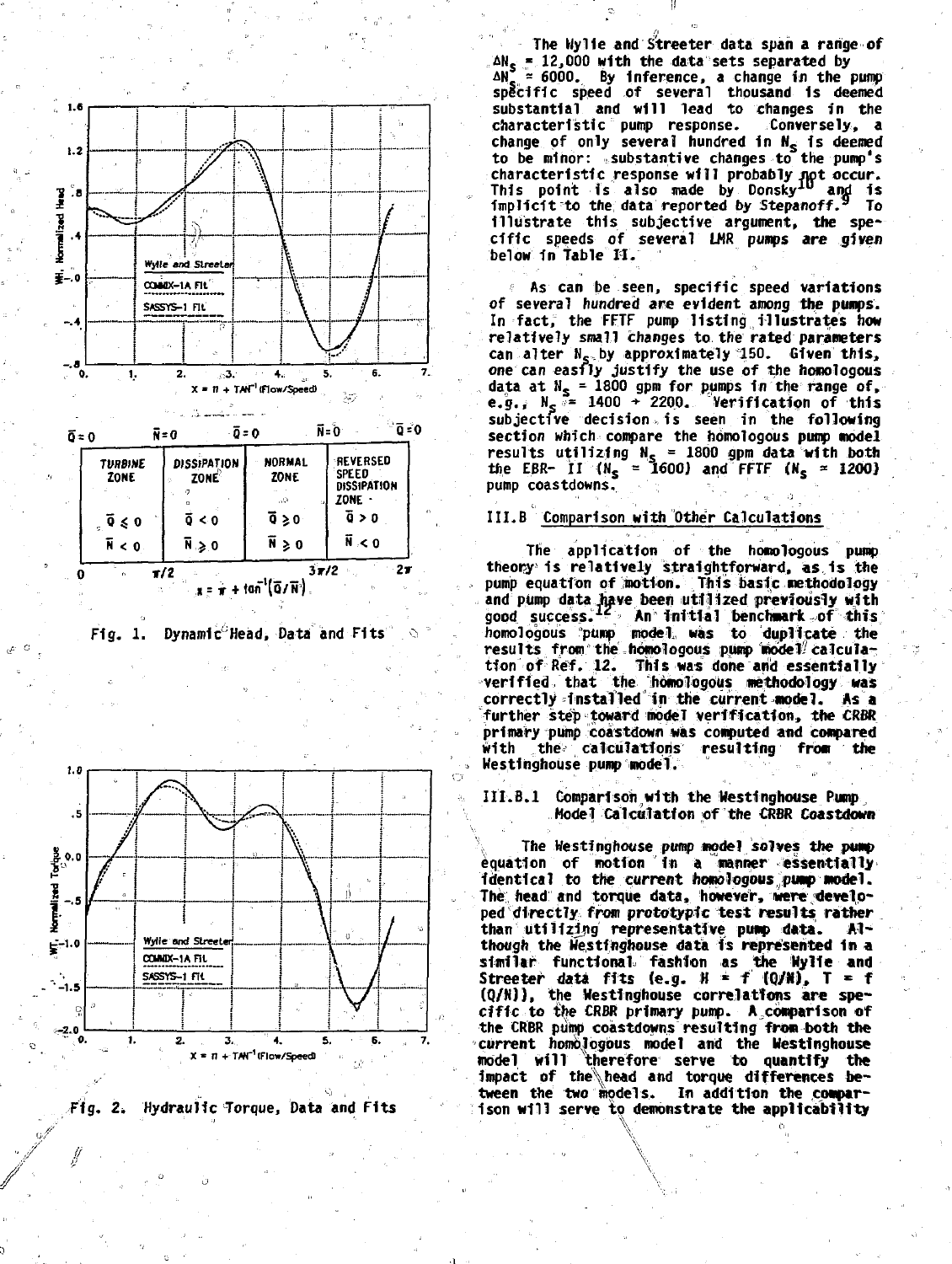# Table II, Specific Speeds of Various LMR Pumps

 $N_s \equiv N \sqrt{Q/H}^{3/4}$ 

| 10                                      |                | $N_{\rm s}$<br>$\pi$ .<br>砂文 | $\alpha = 5$<br>Ġ. | <b>Rated Conditions</b><br>$-9R$ | $H_R$        |
|-----------------------------------------|----------------|------------------------------|--------------------|----------------------------------|--------------|
| है ज़                                   | SI             | े -English -<br>ಾನ           | (rpm)              | `(gpm)`                          | (ft)         |
| Wylie and Streeter<br>Medium Sized Pump | 34.86          | $-1800$                      |                    |                                  |              |
| EBR-II                                  | 31.01          | 1602                         | 870                | 4670                             | $\sqrt{124}$ |
| FFTF: Steady State Test<br>Rated        | 21.45<br>24.48 | 1108<br>1264                 | 1010<br>1110.      | 13444<br>14500                   | 500<br>500   |
| SNR-300: Primary<br>Secondary           | 28.62<br>34.32 | 1478<br>1772                 | $960 -$<br>960     | 23335<br>20254                   | 459<br>328   |
| Phenix                                  | 38.53          | 1989 $\circ$                 | 800                | 16731                            | 194          |
| ť.<br><b>CRBR</b>                       | 40.08          | - 2069                       | 1116 -             | 33700                            | 458          |

**of generalized head and torque data to a pump whose specific speed is somewhat different: N<sup>s</sup> = 2069 for CRBR vs. N, = 1800 for the Wyile and Streeter medium sized Homologous pump data.**

**A coastdown calculation"was performed with the homologous pump model utilizing the CRBR pump parameters listed In Table III (the rated frictional torque is denoted T\* R) . The results, along with those from the Westinghouse calculation, are presented in Figure 3. The global characteristic response Is essentially the same between the two models. The homologous pump speeds are seen to be" consistently higher than those from Westinghouse, but not by an** excessively large degree. For the first portion **of the transient (I.e. the first minute), the homologous model values are ~13% higher.** The in **homologous pump model effectively stretches out the transient with respect to the Westinghouse ..results; rotor lock occurs at 130 s and 143 s for the Westinghouse and homologous models, respectively. Global response, however, 1s well predicted overall. =**

**Given that the globaf pump response is accurate, it is expected that the homologous calculation can be easily adjusted, If desired, to o produce a more. exact agreement with the Kestfhghouse calculation. To illustrate this**  $\frac{1}{2}$  capability, the pump's moment of inertia  $(I_{\rm n})$ was<sup>c</sup>reduced from the nominal 1182 kg.m<sup>2</sup> to 1071 **kg.ir. The homologous pump model calculation was repeated with only this change; the results are also shown in Fig. 3. It is seen that this slight change in. lpo reduces the homologous; results such that they agree very well with the**



**Fig. 3. Comparison of the Homologous and <sup>J</sup> Westinghouse Pump Model Calculations of CRBR Primary Pump Coastdown**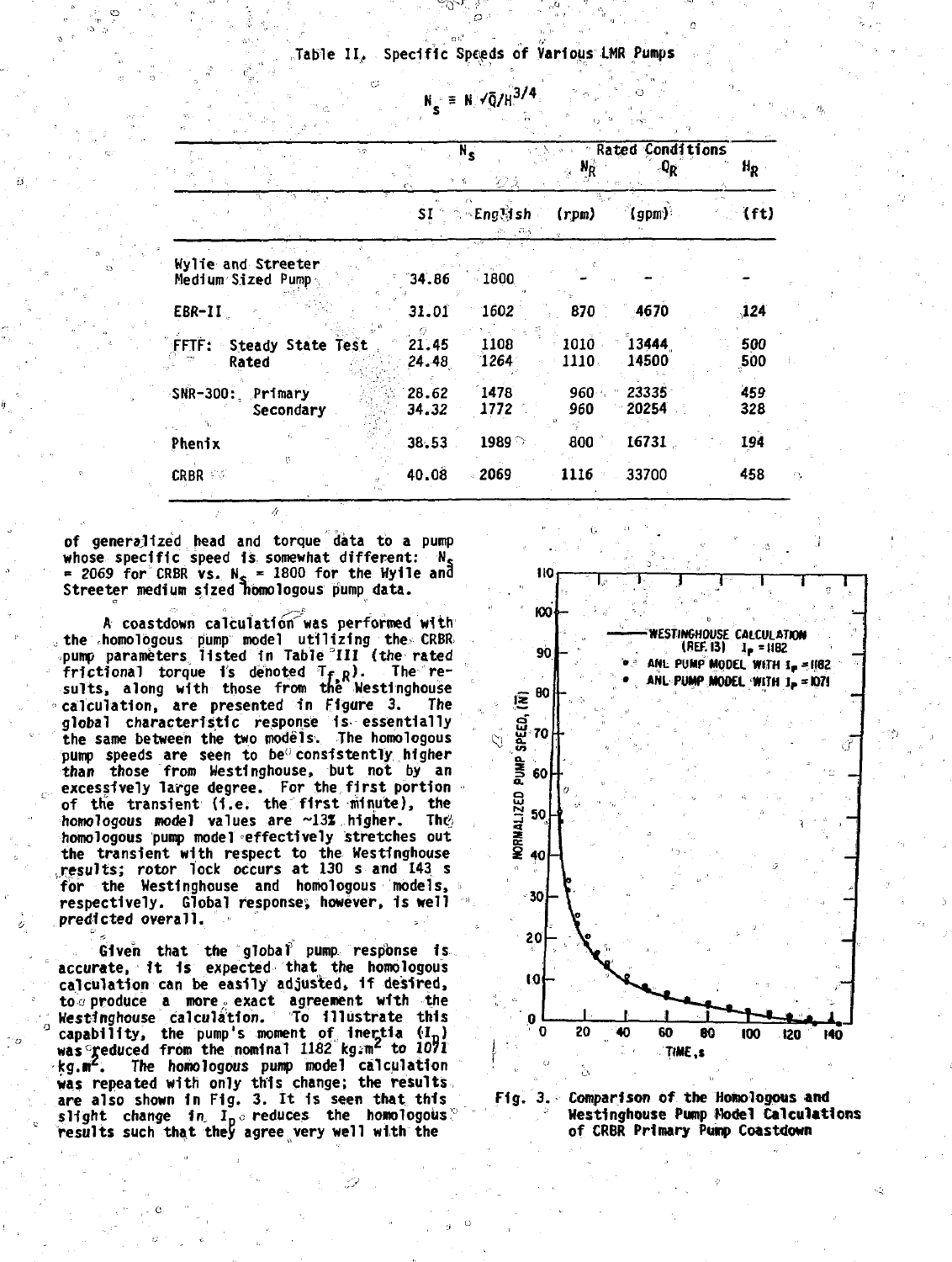**Westinghouse results. Rotor lock now occurs at 132 s with the homologous pump model, this compares favorably with the Westinghouse value of 130 s. Obviously a further modification to Ip could yield a more exact agreement between the two, curves, however the models flexibility Is verified without further calculations. Additionally, this comparison produces the conclusion that the generalized Wylie and Streeter data at**  $N_s = 1800$  **gpm is applicable to medium speed centrifugal pumps. The specific speed for the CRBR primary pump is ~2069 gpm, thus the generalized data is demonstrated to be** appropriate given a  $\Delta N_S$  of ~300. As mentioned **in Section III.A, it was expected that a variation of AN, +400 would be acceptable; the results here tend to support this.**

**TABLE III. CRBR Primary Pump Model Parameters**

| n<br>Parameter                                                 |      | Rated Conditions     |
|----------------------------------------------------------------|------|----------------------|
|                                                                |      | 49.9                 |
| $N_R$ (rpm)                                                    |      | 1116                 |
| $\frac{H_R}{Q_R}$ (m)<br>$\frac{H_R}{Q_R}$ (m <sup>3</sup> /s) | c.   | 139.6                |
|                                                                |      | 2.1261               |
|                                                                |      | 40.1/2069            |
| $N_S^{\prime}$ (SI/gpm)<br>I <sub>n</sub> (kg·m <sup>2</sup> ) |      | 1182                 |
|                                                                |      | 26,981<br>f)         |
| $T_R^P$ (N·m)<br>$T_{f,R}^R$ (N·m)                             | el c | $0.0286T_R$ (771.65) |

### **III. C Comparison with Experimental Coastdown Data**

**The next step in model validation was to compare the homologous pump model's response with actual experimental data. Two pumps were utilized: EBR-II and FFTF.**

### **III.C. I Comparison with EBR-II Coastdown Data**

**A comparison with with the EBR-II SHRT-17 i j data was performed with the SASSYS-1 code. Table IV gives the pump parameters used for the EBR-II simulation. EBR-II has two primary pumps. Pump 1 has higher frictional ' torque losses and stops sooner during a coast down. The SASSYS-1 calculations were done for pump 2. Also, during a coast-down the pumps in EBR-II lock-up suddenly at a speed of about 3S of its rated value. This lock-up was modeled empirically in the SASSYS-1 calculation."**

**1**

**'" For the SHRT-17 test,, the power to the motor-generator sets driving the primary pumps was tailored to give a coast-down with an initial halving-time of 6 seconds. The ratio of the measured pump motor power to motor speed was** used to obtain the pump motor torque (T<sub>m</sub>) util**ized in Equation 5 as a function of time. The** pump inertia was adjusted to fit the early part **of the coast-down. The loss torque of Equation** **6, with a scale factor of 1.0, was found to be** adequate for the later part of the coast-down. **The impact of the scaling factor,is lessened by the imposed rotor lock at 3S speed.**

**The coastdown data and homologous prediction is illustrated In Fig; 4. Excellent agreement is maintained over the entire coastdown range.**

**Table IV. EBR-II Primary Pump Parameters**

| Parameter                                                                                                                | Rated Condition             |  |  |
|--------------------------------------------------------------------------------------------------------------------------|-----------------------------|--|--|
| NR (rpm)                                                                                                                 | 870                         |  |  |
|                                                                                                                          | 37.7                        |  |  |
|                                                                                                                          | 0.2946                      |  |  |
|                                                                                                                          | 31.01/1602                  |  |  |
| η.                                                                                                                       | 16.                         |  |  |
|                                                                                                                          | 1300                        |  |  |
| $H_R$ (m)<br>$0_R$ (m <sup>3</sup> /s)<br>$N_S$ (SI/gpm)<br>$I_p$ (kg.m <sup>2</sup> )<br>$T_R$ (N.m)<br>$T_{f,R}$ (N.m) | .0286 T <sub>R</sub> (37.2) |  |  |

**III.C.2 Comparison with FFTF Coastdown Data**

**A comparison of the homologous pump model versus FFTF acceptance testing data was performed, within the environment of the COMMIX-1A code. Table V lists the various pump parameters which were available from the literature for the FFTF pump: It can be, seen that critical data are missing: the rated hydraulic torque and the rated frictional torque. Given this problem, It is not possible to simply calculate a coastdown utilizing the recommended reference parameters from the literature and then to compare the homologous pump model response with the actual data. ! C!**

**The absence of data does not preclude a meaningful comparison; in fact, it alters the exercise such that a more rigorous testing of the model can be achieved. In a realistic situation, a pump manufacturer would nominally provide NR, On, HR and probably I\_ to its cus-tomer. The nydraulic and frictional torques** would be furnished only through representative<br>data (t<sub>hydraulic)</sub> or through experimentation matches the available data: recommended <del>litt</del><br>values for N<sub>R</sub>, H<sub>R</sub>, Q<sub>R</sub> and I<sub>D</sub> will be utilized by<br>the homologous pump model while the rated hy**hydraulic ""I" <sup>T</sup>frJct1onal)- th1s sl \*"•\*£ " tcnes the available data: recommended FFTF draulic torque and the frictional torque will act as model variables to be adjusted until an 'acceptable comparison is attained with the experimental data. This is then analagous to determining the missing pump parameters via prototypic pump test data. The fitting procedure falls Into two categories: (1) adjusting To until the beginning of the transient Matches the data and (2) choosing acceptable frictional**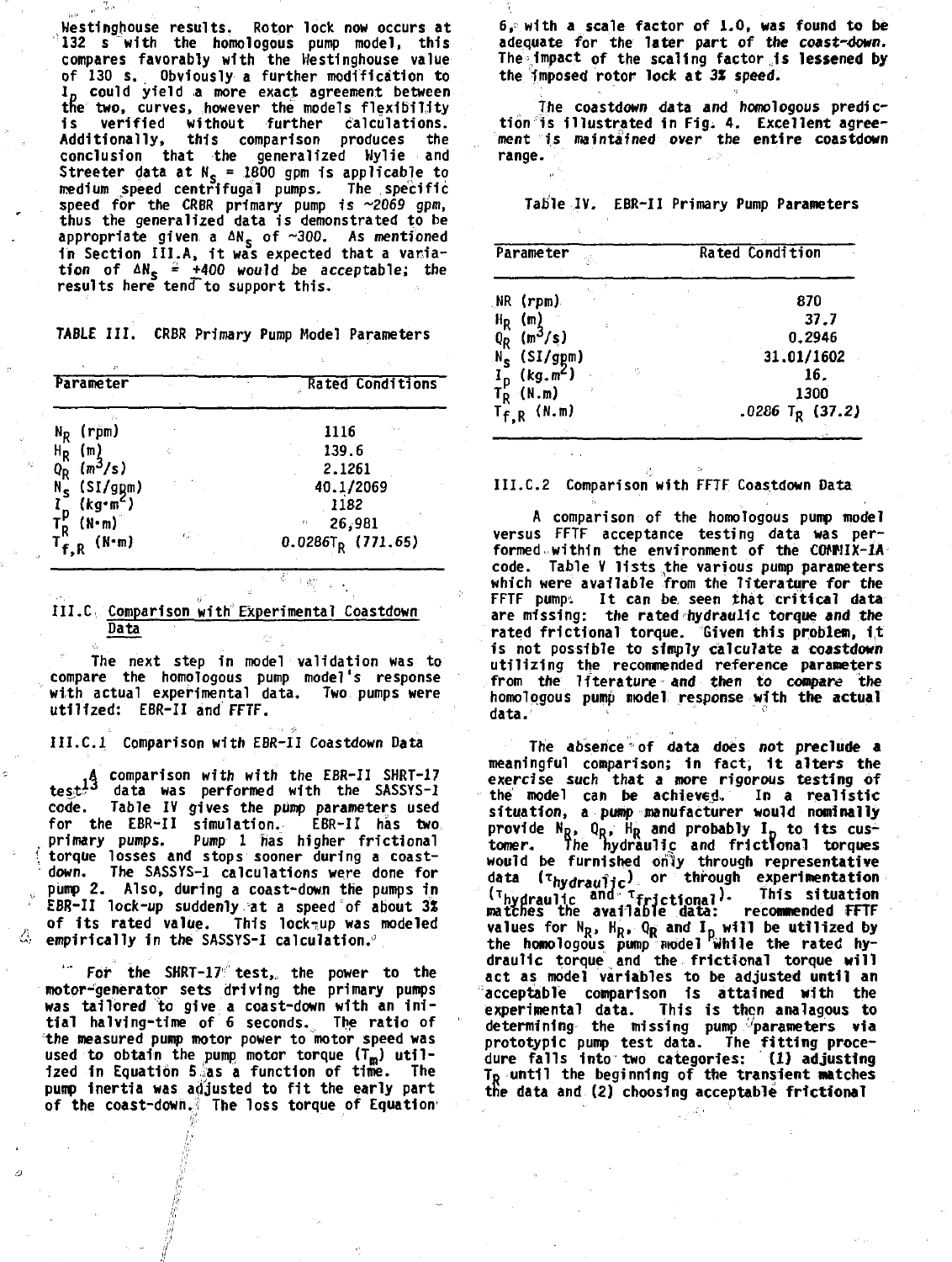

**Fig. 4. EBR-fi Pump Speed, SHRT-17 Test**

**torque expressions and adjusting Tf R until the tail of the coastdown matches ' the data. [Additionally, some iteration could be necessary as the two parameters do Interact and influence the middle portion of the transient.]**

**The frictional torque expressions could either be created for these data or borrowed**

**Table V. FFTF Primary Pump.;Parameters**

| Parameter                        | Rated Condition                |
|----------------------------------|--------------------------------|
| (rpm)<br>∘Np                     | 1110                           |
| $\mathbf{H}_{\mathbf{R}}$<br>(m) | 152.4                          |
| $0_R \, (\text{m}^3/\text{s})$   | 0.91481                        |
| $N_S^T$ (SI/gpm)                 | 24.48/1264                     |
| $(kg,m^2)$                       | 704.9                          |
| (N.m)<br>Гp.                     | not available                  |
| $T_{f,R}$ (N.m)                  | ∙not/available<br>$\omega = 0$ |

from a representative pump. Because this exer**cise concerns a calculatfonal experiment rather than an actual prototypic pump, an expedient** utilize the frictional **torque expressions from the CfiBR primary pimp (Equation 6, see section II) . Assuming that the expressions general dependencies upon B are appropriate to FFTF primary pumps, then the frictional torque term can be scaled directly. [This 1s referred to as the "Biased CRBR FHctional Torque" in subsequent figures]. The second modeling variable 1s the rated hydraulic torque, with which the normalized values from the Hylie and Streeter data are multiplied. This variable ,(TR) was simply adjusted parametrically until an accurate fi t was obtained.; A comparison of the CRBR and FFTF pump parameters (Table III and V) shows that the FFTF pump is somewhat smaller with respect to both the moment of Inertia and the rated flow. Specifically, the ratio of FFTF/CRBR values of I <sup>D</sup> and QR is .60 and .43: a credible value fop TR should probably be within this range. The parametric, therefore, concentrated near this range of modification to the CRBR value: expected values**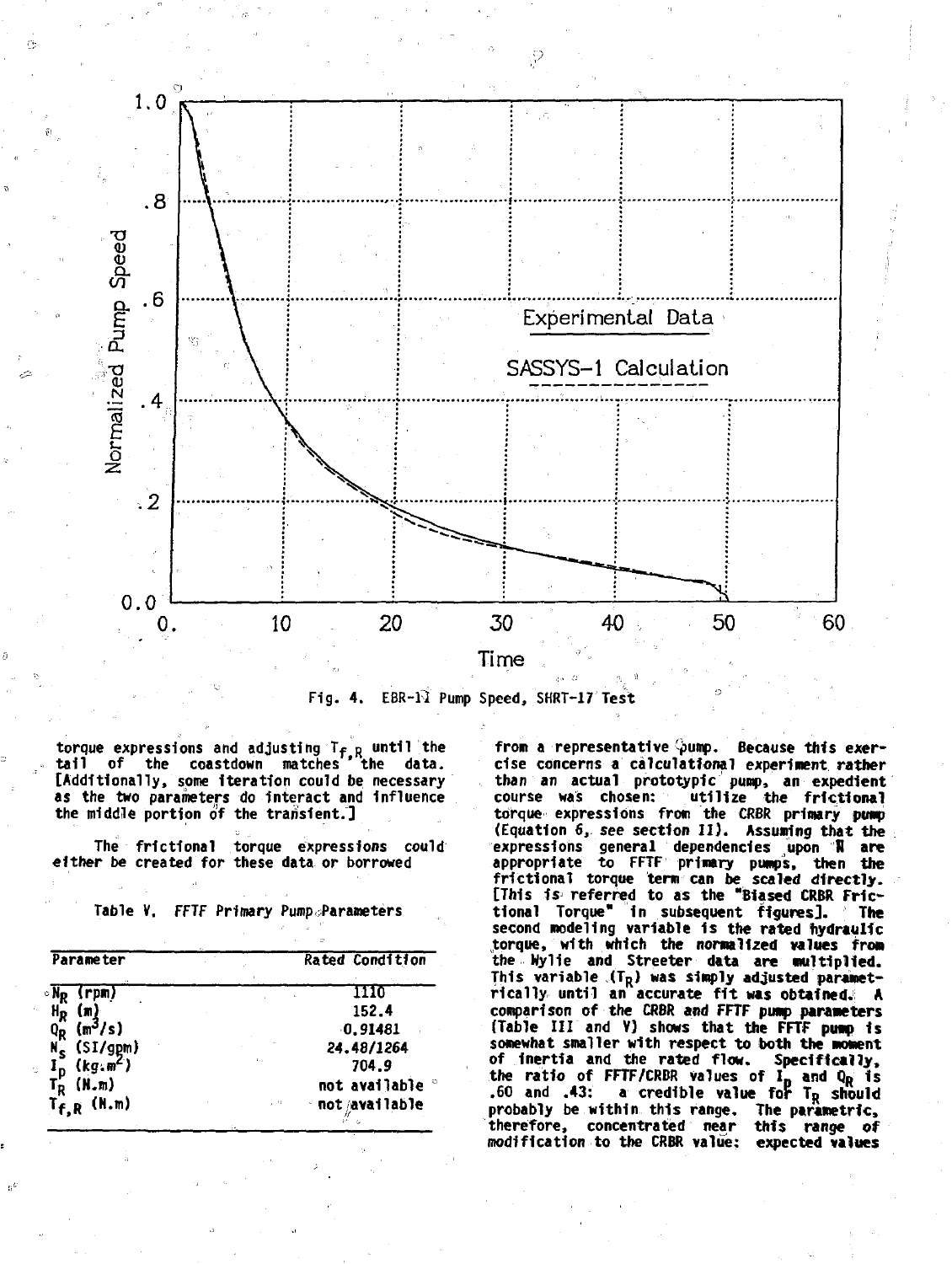**of the FFTF TR were thus between 10,800 (40JJ and 16,200 (60S) N.m.**

n.

**It should be noted that this empirical fitting procedure Is not unlike the actual process of creating a pump model for a specific pump,. For example, Implementation of the prototype pump data from the CRBR tests resulted in substantial changes to the original estimated frictibnal torque representations. In fact, the estimated time of motor<sup>6</sup> lock doubled when the Improved frictional estimates were reflected in the pump, model (e.g. compare Ref. 12 with Fig. 3 ). Thus, this parametric exercise with the FFTF pump data Is not at variance With realistic procedures.**

The parametric adjustments to T<sub>R</sub> indicated **that a value of 13,500 N.m produced an excellent** fit of the data during the first portion of the transient. This value corresponds to 50% of the **CRBR value and 1s ''therefore quite credible with respect to the expected range of values. The adjustment of°the fractional torque expressions achieved a similar agreement with the data: the application of a bias factor of 2.5 was seen to yield good results over the last portion<sup>1</sup> of the transient. Figures 5a and 5b compare the data with this"calculation over two scales. It"can be seen that there are slight differences in the transition range, however, the magnitude Is such that they are Irrelevant from a practical viewpoint.**

**These comparisons Illustrate several points. First, as verified by Figs. 4 and Sa, the homologous pump model can be made to match experimental coastdown data via some rather** simple parameter adjustments. **models applicability to an actual pump 1s again confirmed. Second, the results here indicate that the Wylie and Streeter data are applicable to a pump with a specific speed differential of >500. The previously discussed range of applicability (i.e . ±400) is again verified and also demonstrated to be possibly conservative. With respect to Fig. 5b, a third conclusion is that the exact point of rotor lock shows a several second variance among the FFTF loops. Clearly the loop 3 pump has substantially higher frictional torque values than the loop 1 or 2 pumps. This physical example demonstrates the magnitude of variances one can expect in "identical" pumps. Given this, the precise achievement of a certain calculated rotor lock time with any particular calculational model has less significance.**

The fourth conclusion concerns the transi**tion period. The figures Illustrate that the frictional torque expressions borrowed frow the CRBR pump produced a very good fi t of the data. This shows that one does not necessarily need** specially fit expressions for different pumps. **The inherent quadratic dependencies upon R are shown to be adequate by example-in these cases. However,, the frictional torque is composed of**



### **Fig. 5a. Comparison of Homologous Pump Model Calculation with FFTF Primary Pump Coastdown Data**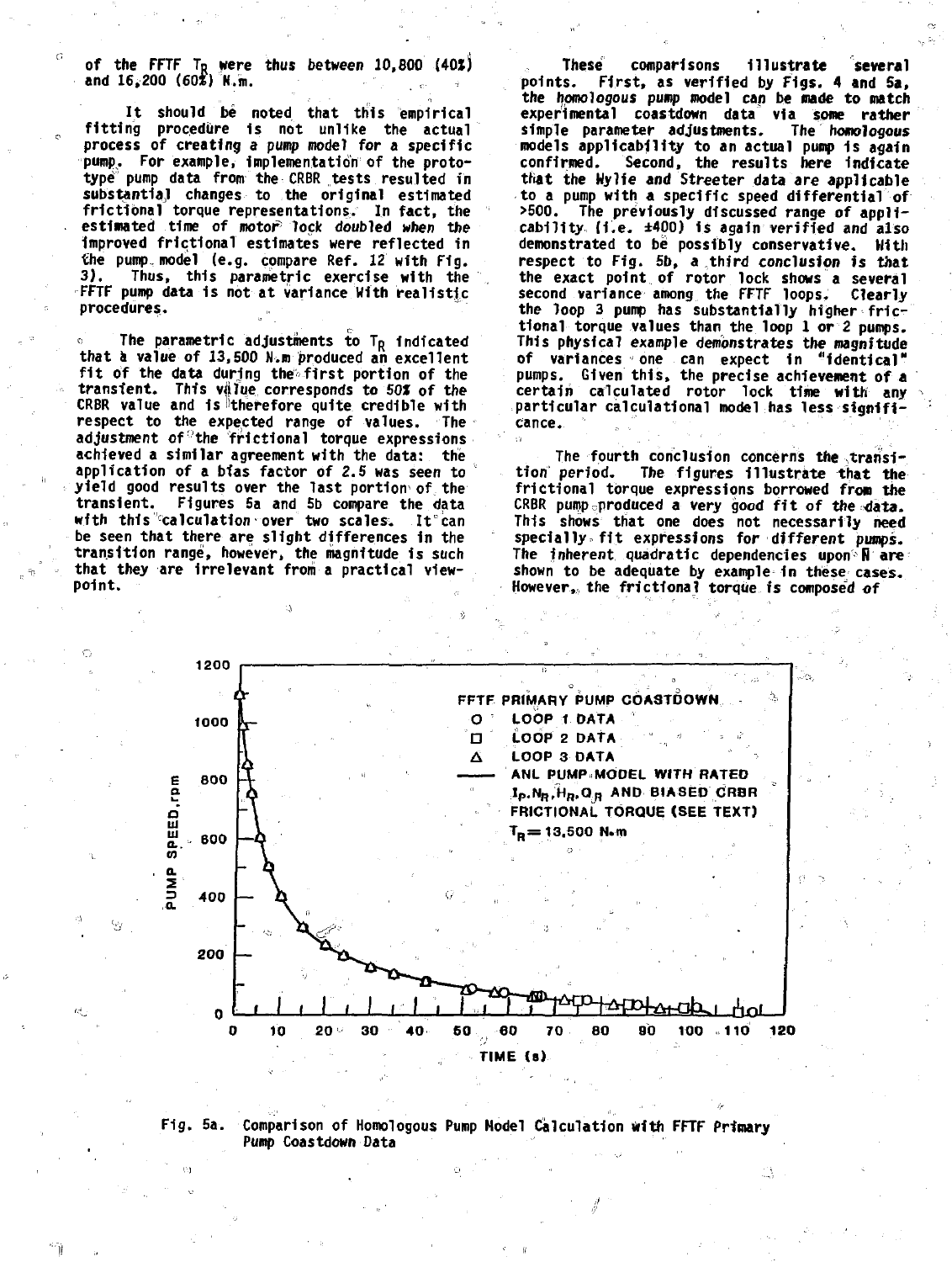



two<sup>p-c</sup>alculational components, the functional dependencies themselves and the scaling factor of the rated frictional torque. This latter quantity is not transferable between pumps, even of the same size. The point here is that the fitting procedure for the FFTF sata was made<br>uncomplicated by utilizing the available, CRBR: expressions and simply scaling them uniformly upward to achieve the desired fit. A corollary to this is that if one were concerned with the differences exhibited within the transition Creation, two straightforward yet tedious solu-<br>tions exist. One is to bias the expressions in<br>a nonuniform manner, i.e. a different bias factor within each pump speed range. A second<br>solution is to create a new set of frictional torque expressions, unique to the FFIF data.<br>Both procedures complicate the fitting process, particularly the latter approach.

 $\overline{t}$ 

-77

# **G. IV. SUMMARY AND CONCLUSIONS**

h homologous pump model has been assembled which is applicable to standard centrifugal pumps as utilized in LMR analyses. This model is based upon the dimensionless-homologous pump<br>theory of Wylie and Streeter<sup>3,4</sup> with modifications to include the improved homologous formulations of Marchal, Flesch and Suter.<sup>5</sup> Briefly, rations of marcually present sum such that dynamics is included by the conditions. The pump head was conditions. In particular, the pump head ws.<br>conditions. In particular, the pump head ws.<br>adischarge flowrate and the he data for pumps of similar specific speeds will be identical. The specific speed is given as:

The specioic speed thus provides a similarity condition which ensures that pump response is essentially identical among pumps with similar specific speeds. Given this, the homologous data can predict the response of any centrifugal pump as long as the desired pump's specific<br>speed is near the specific speed of the pump which produced the homologous data.

<sub>u</sub>0.5

" The Validity of utilizing medium specifics<br>speed (i.e. N<sub>S</sub> = 1800 gpm) homologous data for<br>current sized LNR pumps was demonstrated both by inference and by direct calculation. First, a comparison among several actual LNR pumps illustrated that the individual specific speeds bracketed 1800 gpm, these values ranged from  $\sim$ 1200 to  $\sim$ 2100 (gpm). Subsequent benchmark calculations illustrated that the chosen homologous data were equally applicable to the CHBR pump at  $N_s = 2069$ , to EBR-11 with  $N_s = 1602$ , and<br>to the FFIF pump with  $N_s = 1264$ . Specific speed<br>variations of at least about +300 and -500 around the chosen value of 1800 were thus demonstrated to be allowable. If in the future much larger sized pumps are utilized, homologous data<br>are readily available at  $N_S \approx 7600$  and 13,500 (gpm).

The homologous pump model was implemented into both the SASSYS-1 one-dimensional and the COMMIX-1A three-dimensional thermal hydraulics